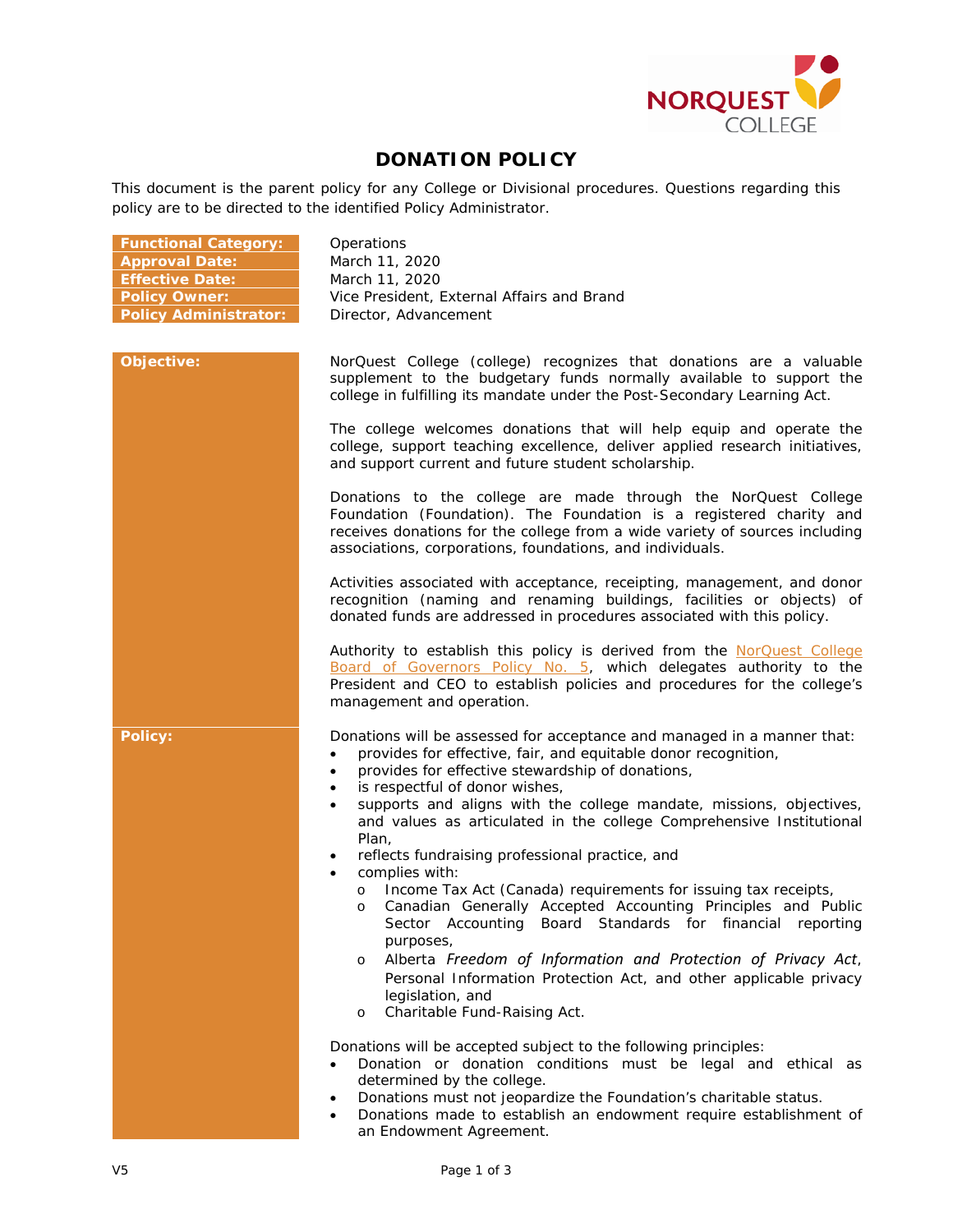

- The minimum donation for establishing an endowment is \$20,000, unless otherwise approved by the Vice President, External Affairs and Brand.
- Donations made to establish an award require the establishment of a Scholarships & Bursaries Agreement.
- The minimum donation for creating an award is \$500 per instance of award disbursement.
- Donations will not financially or morally jeopardize the donor and/or the college.
- Donations must not improperly benefit the donor.
- Donors will not require valuable consideration, in any form, in return for a donation.
- Donations must provide a net benefit to the college.
- Donations cannot result in unwarranted or unmanageable expenses to the college.
- Conditions associated with a donation, if any, must be administratively practical.
- A planned gift which has been officially documented with the Advancement Office may acknowledge the individual(s) as a future donor(s).
- Donations must not result in real or potential risk to the college including physical and/or environmental hazards.
- A fair market value must be able to be established for the donation.
- Donors will bear the cost associated with valuation or appraisal of any gift in kind donation and for an environment assessment of the property, if required. Exceptions to this principle require written approval of the Vice President, External Affairs and Brand.
- Gift in kind donations, other than real estate or securities, must be of a nature that can be retained as a college asset and used in connection with college activities, with discretion as to its use and management, or disposed of for cash.
- The college reserves the right to reject any donation.

**Definitions: Donation**: a voluntary transfer of property without valuable consideration. In order for a gift to qualify for a charitable tax receipt the following three conditions must be satisfied:

- 1) some property, usually cash, is transferred by the donor to the college,
- 2) the transfer is voluntary, and
- 3) the transfer is made without expectation of return.

In alignment with Canada Revenue Agency (CRA) guidelines: it may be permissible for donors to receive recognition for their gift, including donor wall listing, signage and plaques, or naming opportunities for buildings, displays, education programs, etc.

Donations can be in many forms including: cash, gift in kind, planned gift, and endowment.

**Endowment**: a restricted donation made to the college where the capital value is invested, and the annual investment income is used for a specified educational purpose (e.g. scholarship, research, learning enhancements, etc.). All cash or property gifted to the college for the purposes of an endowment fund becomes the property of the college. The principal of the endowed fund is retained, administered, and managed by the college in accordance with its investment policy. Endowed funds generally are meant to exist in perpetuity.